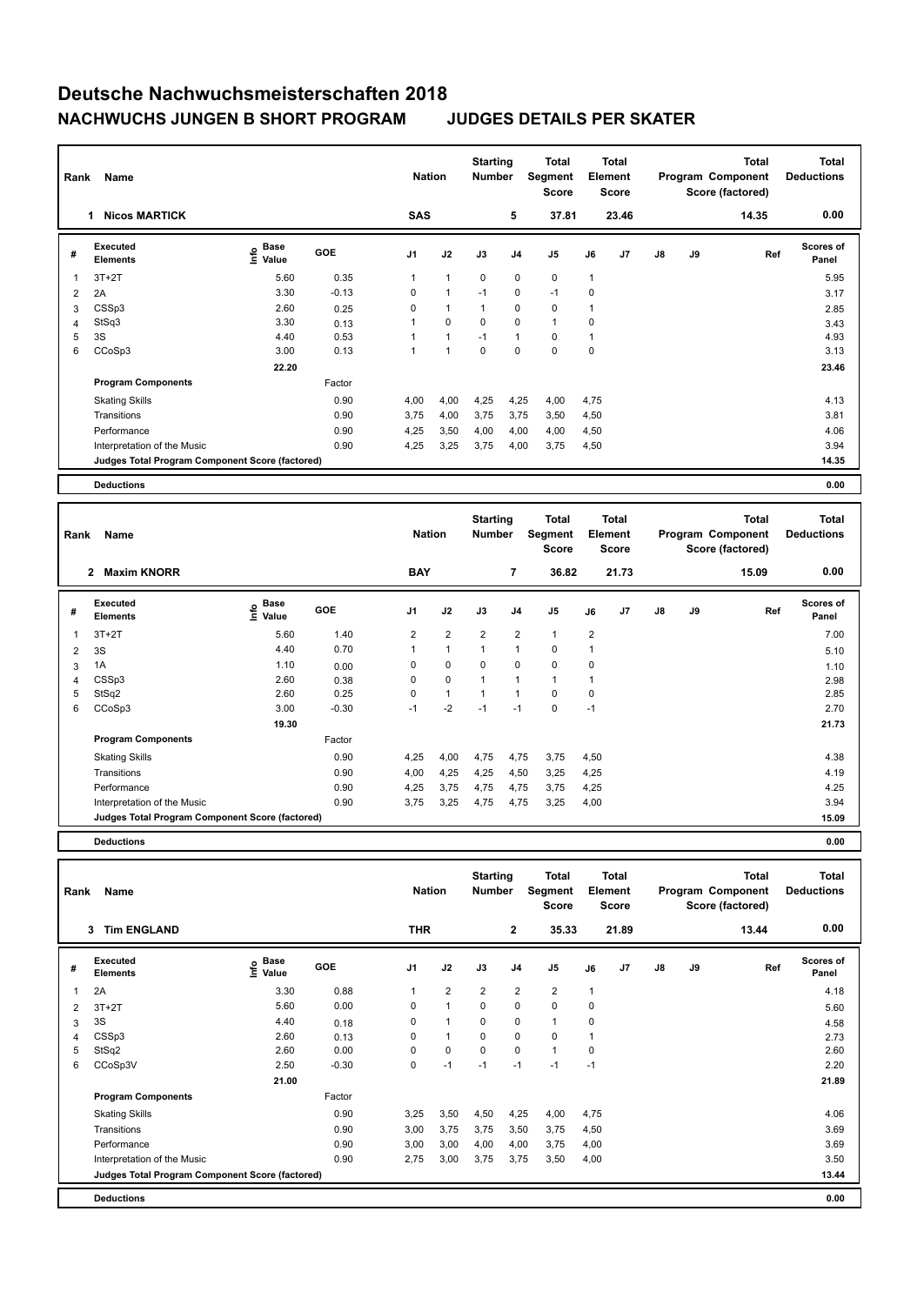| Rank           | Name                                            |                                  | <b>Nation</b> |                | <b>Starting</b><br><b>Number</b> |          | Total<br>Segment<br><b>Score</b> |                | <b>Total</b><br>Element<br><b>Score</b> |       |               | <b>Total</b><br>Program Component<br>Score (factored) | <b>Total</b><br><b>Deductions</b> |                           |
|----------------|-------------------------------------------------|----------------------------------|---------------|----------------|----------------------------------|----------|----------------------------------|----------------|-----------------------------------------|-------|---------------|-------------------------------------------------------|-----------------------------------|---------------------------|
|                | 4 Michail SAVITSKIY                             |                                  |               | <b>BAY</b>     |                                  |          | 8                                | 34.59          |                                         | 20.13 |               |                                                       | 14.46                             | 0.00                      |
| #              | Executed<br><b>Elements</b>                     | <b>Base</b><br>o Base<br>⊆ Value | <b>GOE</b>    | J <sub>1</sub> | J2                               | J3       | J <sub>4</sub>                   | J <sub>5</sub> | J6                                      | J7    | $\mathsf{J}8$ | J9                                                    | Ref                               | <b>Scores of</b><br>Panel |
| 1              | 3T                                              | 4.30                             | $-1.40$       | $-2$           | $-2$                             | $-2$     | $-2$                             | $-2$           | $-2$                                    |       |               |                                                       |                                   | 2.90                      |
| 2              | $3S+2T$                                         | 5.70                             | $-0.35$       | 0              | 0                                | $-1$     | $\mathbf 0$                      | $-1$           | $-1$                                    |       |               |                                                       |                                   | 5.35                      |
| 3              | 2A                                              | 3.30                             | $-0.25$       | $-1$           | $\mathbf 0$                      | $-2$     | $\overline{1}$                   | 0              | $-1$                                    |       |               |                                                       |                                   | 3.05                      |
| $\overline{4}$ | CSSp3                                           | 2.60                             | 0.00          | 0              | 0                                | 0        | $\mathbf{1}$                     | 0              | $-1$                                    |       |               |                                                       |                                   | 2.60                      |
| 5              | StSq2                                           | 2.60                             | 0.38          | $\Omega$       | $\mathbf{1}$                     |          | $\overline{1}$                   | $\mathbf{1}$   | $\Omega$                                |       |               |                                                       |                                   | 2.98                      |
| 6              | CCoSp3                                          | 3.00                             | 0.25          | 0              | $\mathbf 0$                      | $\Omega$ | 1                                | $\overline{ }$ | 1                                       |       |               |                                                       |                                   | 3.25                      |
|                |                                                 | 21.50                            |               |                |                                  |          |                                  |                |                                         |       |               |                                                       |                                   | 20.13                     |
|                | <b>Program Components</b>                       |                                  | Factor        |                |                                  |          |                                  |                |                                         |       |               |                                                       |                                   |                           |
|                | <b>Skating Skills</b>                           |                                  | 0.90          | 4,00           | 3,75                             | 4,00     | 4,50                             | 4,00           | 4,25                                    |       |               |                                                       |                                   | 4.06                      |
|                | Transitions                                     |                                  | 0.90          | 4,25           | 4,25                             | 3,75     | 4,50                             | 3,75           | 3,75                                    |       |               |                                                       |                                   | 4.00                      |
|                | Performance                                     |                                  | 0.90          | 4,25           | 4,25                             | 4,00     | 4,75                             | 4,00           | 4,00                                    |       |               |                                                       |                                   | 4.13                      |
|                | Interpretation of the Music                     |                                  | 0.90          | 4,00           | 3,50                             | 3,75     | 4,50                             | 4,00           | 3,75                                    |       |               |                                                       |                                   | 3.88                      |
|                | Judges Total Program Component Score (factored) |                                  |               |                |                                  |          |                                  |                |                                         |       |               |                                                       |                                   | 14.46                     |
|                | <b>Deductions</b>                               |                                  |               |                |                                  |          |                                  |                |                                         |       |               |                                                       |                                   | 0.00                      |

| Rank | Name                                            |                            | <b>Nation</b> |            | <b>Starting</b><br><b>Number</b> |                | <b>Total</b><br><b>Segment</b><br><b>Score</b> |                | <b>Total</b><br>Element<br><b>Score</b> |       |               | <b>Total</b><br>Program Component<br>Score (factored) | <b>Total</b><br><b>Deductions</b> |                           |
|------|-------------------------------------------------|----------------------------|---------------|------------|----------------------------------|----------------|------------------------------------------------|----------------|-----------------------------------------|-------|---------------|-------------------------------------------------------|-----------------------------------|---------------------------|
|      | <b>Alessio MEDINI</b><br>5                      |                            |               | <b>BER</b> |                                  |                | 10                                             | 31.50          |                                         | 17.48 |               |                                                       | 14.02                             | 0.00                      |
| #    | Executed<br><b>Elements</b>                     | <b>Base</b><br>۴o<br>Value | <b>GOE</b>    | J1         | J2                               | J3             | J <sub>4</sub>                                 | J <sub>5</sub> | J6                                      | J7    | $\mathsf{J}8$ | J9                                                    | Ref                               | <b>Scores of</b><br>Panel |
| 1    | 1A                                              | 1.10                       | 0.20          |            | 1                                | $\overline{2}$ | 1                                              | $\mathbf{1}$   | 1                                       |       |               |                                                       |                                   | 1.30                      |
| 2    | 2Lz+2Lo                                         | 3.90                       | 0.00          | 0          | $\mathbf{1}$                     | 0              | 0                                              | $\mathbf 0$    | 0                                       |       |               |                                                       |                                   | 3.90                      |
| 3    | CCoSp3                                          | 3.00                       | 0.50          |            | 0                                | 1              | 1                                              | $\overline{1}$ |                                         |       |               |                                                       |                                   | 3.50                      |
| 4    | StSq3                                           | 3.30                       | 0.50          | 0          | $\mathbf{1}$                     | 1              | 1                                              | 1              |                                         |       |               |                                                       |                                   | 3.80                      |
| 5    | 2F                                              | 1.90                       | 0.23          |            | $\overline{1}$                   | 0              | 1                                              | 0              | -1                                      |       |               |                                                       |                                   | 2.13                      |
| 6    | CSSp3                                           | 2.60                       | 0.25          | 0          | 1                                | 1              | 0                                              | $\overline{1}$ | 0                                       |       |               |                                                       |                                   | 2.85                      |
|      |                                                 | 15.80                      |               |            |                                  |                |                                                |                |                                         |       |               |                                                       |                                   | 17.48                     |
|      | <b>Program Components</b>                       |                            | Factor        |            |                                  |                |                                                |                |                                         |       |               |                                                       |                                   |                           |
|      | <b>Skating Skills</b>                           |                            | 0.90          | 3,50       | 3,50                             | 4,25           | 4,25                                           | 3,75           | 4,50                                    |       |               |                                                       |                                   | 3.94                      |
|      | Transitions                                     |                            | 0.90          | 3,50       | 3,75                             | 3,75           | 4,25                                           | 3,75           | 4,25                                    |       |               |                                                       |                                   | 3.88                      |
|      | Performance                                     |                            | 0.90          | 3,50       | 3,25                             | 4,00           | 4,25                                           | 4,00           | 4,50                                    |       |               |                                                       |                                   | 3.94                      |
|      | Interpretation of the Music                     |                            | 0.90          | 3,25       | 3,25                             | 4,00           | 4,00                                           | 4,00           | 4,25                                    |       |               |                                                       |                                   | 3.81                      |
|      | Judges Total Program Component Score (factored) |                            |               |            |                                  |                |                                                |                |                                         |       |               |                                                       |                                   | 14.02                     |
|      |                                                 |                            |               |            |                                  |                |                                                |                |                                         |       |               |                                                       |                                   |                           |

**Deductions 0.00**

| Rank | Name                                            |                            | <b>Nation</b> |                | <b>Starting</b><br><b>Number</b> |          | Total<br>Segment<br>Score |                | <b>Total</b><br>Element<br><b>Score</b> |                |               | Total<br>Program Component<br>Score (factored) | <b>Total</b><br><b>Deductions</b> |                           |
|------|-------------------------------------------------|----------------------------|---------------|----------------|----------------------------------|----------|---------------------------|----------------|-----------------------------------------|----------------|---------------|------------------------------------------------|-----------------------------------|---------------------------|
|      | <b>Lukas GNEIDING</b><br>6                      |                            |               | <b>NRW</b>     |                                  |          | 9                         | 31.23          |                                         | 17.00          |               |                                                | 14.23                             | 0.00                      |
| #    | Executed<br><b>Elements</b>                     | e Base<br>E Value<br>Value | <b>GOE</b>    | J <sub>1</sub> | J2                               | J3       | J <sub>4</sub>            | J <sub>5</sub> | J6                                      | J <sub>7</sub> | $\mathsf{J}8$ | J9                                             | Ref                               | <b>Scores of</b><br>Panel |
| 1    | 2A                                              | 3.30                       | 0.50          |                | $\overline{2}$                   | 1        | $\mathbf{1}$              | $\mathbf{1}$   | 1                                       |                |               |                                                |                                   | 3.80                      |
| 2    | 2Lz                                             | 2.10                       | 0.30          |                | $-1$                             | 1        | $\mathbf{1}$              | $\mathbf{1}$   | 1                                       |                |               |                                                |                                   | 2.40                      |
| 3    | $2S+2T$                                         | 2.60                       | $-0.25$       | $-1$           | $-1$                             | $-1$     | $-1$                      | $-2$           | $-2$                                    |                |               |                                                |                                   | 2.35                      |
| 4    | CSSp3                                           | 2.60                       | 0.00          | 0              | 0                                | $\Omega$ | 0                         | $\mathbf 0$    | $\mathbf 0$                             |                |               |                                                |                                   | 2.60                      |
| 5    | StSq2                                           | 2.60                       | 0.25          |                | $\mathbf 0$                      | 1        | $\mathbf 0$               | $\mathbf 0$    | 1                                       |                |               |                                                |                                   | 2.85                      |
| 6    | CCoSp3                                          | 3.00                       | 0.00          | 0              | $-1$                             | 0        | $\mathbf{1}$              | $\pmb{0}$      | $\mathbf 0$                             |                |               |                                                |                                   | 3.00                      |
|      |                                                 | 16.20                      |               |                |                                  |          |                           |                |                                         |                |               |                                                |                                   | 17.00                     |
|      | <b>Program Components</b>                       |                            | Factor        |                |                                  |          |                           |                |                                         |                |               |                                                |                                   |                           |
|      | <b>Skating Skills</b>                           |                            | 0.90          | 4,00           | 3,50                             | 4,00     | 4,25                      | 3,75           | 4,25                                    |                |               |                                                |                                   | 4.00                      |
|      | Transitions                                     |                            | 0.90          | 4,25           | 3,75                             | 3,75     | 4,00                      | 3,75           | 4,00                                    |                |               |                                                |                                   | 3.88                      |
|      | Performance                                     |                            | 0.90          | 4,00           | 3,50                             | 4,25     | 4,00                      | 4,00           | 4,75                                    |                |               |                                                |                                   | 4.06                      |
|      | Interpretation of the Music                     |                            | 0.90          | 4,00           | 3,75                             | 4,00     | 3,75                      | 3,75           | 4,50                                    |                |               |                                                |                                   | 3.88                      |
|      | Judges Total Program Component Score (factored) |                            |               |                |                                  |          |                           |                |                                         |                |               |                                                |                                   | 14.23                     |
|      | <b>Deductions</b>                               |                            |               |                |                                  |          |                           |                |                                         |                |               |                                                |                                   | 0.00                      |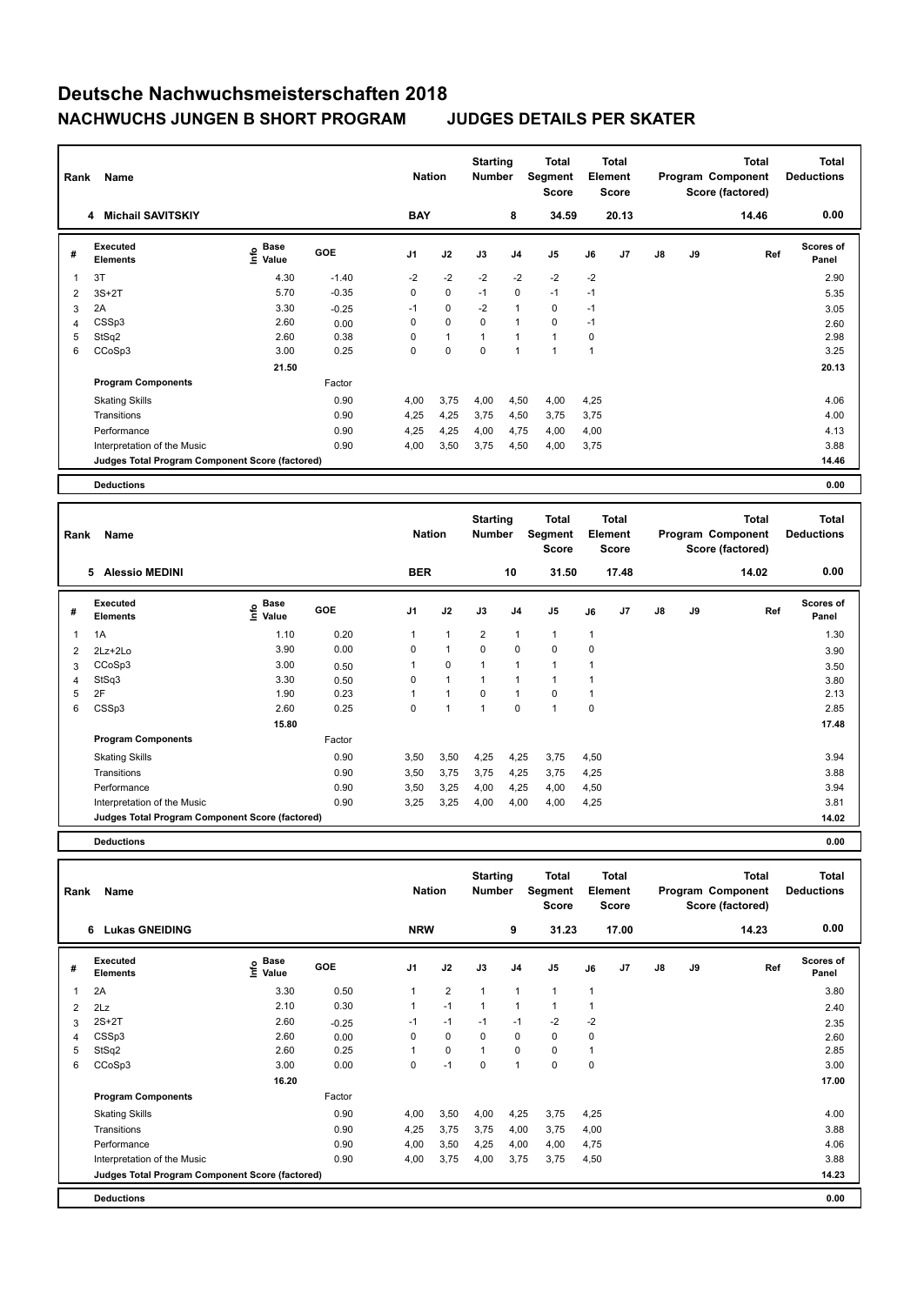| Rank | Name                                            |                                  | <b>Nation</b> |                | <b>Starting</b><br><b>Number</b> |             | Total<br>Segment<br><b>Score</b> |                | Total<br>Element<br><b>Score</b> |       |               | <b>Total</b><br>Program Component<br>Score (factored) | <b>Total</b><br><b>Deductions</b> |                           |
|------|-------------------------------------------------|----------------------------------|---------------|----------------|----------------------------------|-------------|----------------------------------|----------------|----------------------------------|-------|---------------|-------------------------------------------------------|-----------------------------------|---------------------------|
|      | <b>Ben RAABE</b><br>7                           |                                  |               | B-W            |                                  |             | 6                                | 30.58          |                                  | 18.02 |               |                                                       | 12.56                             | 0.00                      |
| #    | Executed<br><b>Elements</b>                     | <b>Base</b><br>o Base<br>⊆ Value | <b>GOE</b>    | J <sub>1</sub> | J2                               | J3          | J <sub>4</sub>                   | J <sub>5</sub> | J6                               | J7    | $\mathsf{J}8$ | J9                                                    | Ref                               | <b>Scores of</b><br>Panel |
| 1    | 2A                                              | 3.30                             | $-1.50$       | $-3$           | $-3$                             | $-3$        | $-3$                             | $-3$           | $-3$                             |       |               |                                                       |                                   | 1.80                      |
| 2    | $3S+2T$                                         | 5.70                             | $-1.40$       | $-2$           | $-2$                             | $-2$        | $-2$                             | $-1$           | $-2$                             |       |               |                                                       |                                   | 4.30                      |
| 3    | 3T                                              | 4.30                             | $-1.05$       | $-2$           | $\mathbf 0$                      | $-2$        | $-1$                             | $-1$           | $-2$                             |       |               |                                                       |                                   | 3.25                      |
| 4    | CCoSp3                                          | 3.00                             | $-0.15$       | 0              | $\mathbf{1}$                     | $-1$        | $-1$                             | 0              | $-1$                             |       |               |                                                       |                                   | 2.85                      |
| 5    | StSq3                                           | 3.30                             | 0.00          | $\Omega$       | $\mathbf 0$                      | $\mathbf 0$ | $\mathbf 0$                      | $\mathbf 0$    | 0                                |       |               |                                                       |                                   | 3.30                      |
| 6    | CSSp3                                           | 2.60                             | $-0.08$       | $-1$           | $\mathbf 0$                      | $\Omega$    | $\mathbf 0$                      | $-1$           | 0                                |       |               |                                                       |                                   | 2.52                      |
|      |                                                 | 22.20                            |               |                |                                  |             |                                  |                |                                  |       |               |                                                       |                                   | 18.02                     |
|      | <b>Program Components</b>                       |                                  | Factor        |                |                                  |             |                                  |                |                                  |       |               |                                                       |                                   |                           |
|      | <b>Skating Skills</b>                           |                                  | 0.90          | 3,25           | 3,25                             | 4,00        | 4,25                             | 3,50           | 4,25                             |       |               |                                                       |                                   | 3.75                      |
|      | Transitions                                     |                                  | 0.90          | 3,00           | 3,00                             | 3,75        | 4,00                             | 3,25           | 3,75                             |       |               |                                                       |                                   | 3.44                      |
|      | Performance                                     |                                  | 0.90          | 3,00           | 3,00                             | 3,50        | 4,25                             | 3,25           | 3,75                             |       |               |                                                       |                                   | 3.38                      |
|      | Interpretation of the Music                     |                                  | 0.90          | 3,00           | 3,00                             | 3,50        | 3,75                             | 3,25           | 3,75                             |       |               |                                                       |                                   | 3.38                      |
|      | Judges Total Program Component Score (factored) |                                  |               |                |                                  |             |                                  |                |                                  |       |               |                                                       |                                   | 12.56                     |
|      | <b>Deductions</b>                               |                                  |               |                |                                  |             |                                  |                |                                  |       |               |                                                       |                                   | 0.00                      |

| Rank | Name<br>8                                       |                                  |        |                | <b>Nation</b>  | <b>Starting</b><br><b>Number</b> |                | <b>Total</b><br>Segment<br><b>Score</b> |                | <b>Total</b><br>Element<br><b>Score</b> |               |    | <b>Total</b><br>Program Component<br>Score (factored) | <b>Total</b><br><b>Deductions</b> |
|------|-------------------------------------------------|----------------------------------|--------|----------------|----------------|----------------------------------|----------------|-----------------------------------------|----------------|-----------------------------------------|---------------|----|-------------------------------------------------------|-----------------------------------|
|      | <b>Roman GRIGORIEV</b>                          |                                  |        | <b>BAY</b>     |                |                                  | 1              | 30.24                                   |                | 16.96                                   |               |    | 13.28                                                 | 0.00                              |
| #    | <b>Executed</b><br><b>Elements</b>              | <b>Base</b><br>e Base<br>⊆ Value | GOE    | J <sub>1</sub> | J2             | J3                               | J <sub>4</sub> | J5                                      | J6             | J <sub>7</sub>                          | $\mathsf{J}8$ | J9 | Ref                                                   | <b>Scores of</b><br>Panel         |
| 1    | 1A                                              | 1.10                             | 0.20   | 1              | $\mathbf{1}$   | 1                                | 1              | $\mathbf{1}$                            | 1              |                                         |               |    |                                                       | 1.30                              |
| 2    | $2Lz+2T$                                        | 3.40                             | 0.00   | 0              | $-1$           | 0                                | 0              | $\mathbf 0$                             | 0              |                                         |               |    |                                                       | 3.40                              |
| 3    | CSSp3                                           | 2.60                             | 0.75   | 1              | 2              | $\overline{2}$                   | $\overline{2}$ | $\mathbf{1}$                            | 1              |                                         |               |    |                                                       | 3.35                              |
| 4    | StSq3                                           | 3.30                             | 0.00   | 0              | 0              | 0                                | $\Omega$       | 0                                       | 0              |                                         |               |    |                                                       | 3.30                              |
| 5    | 2F                                              | 1.90                             | 0.08   | 0              | $\mathbf{1}$   | 1                                | $\Omega$       | 0                                       | 0              |                                         |               |    |                                                       | 1.98                              |
| 6    | CCoSp3                                          | 3.00                             | 0.63   | 1              | $\overline{2}$ | 1                                | 1              | $\overline{2}$                          | $\overline{1}$ |                                         |               |    |                                                       | 3.63                              |
|      |                                                 | 15.30                            |        |                |                |                                  |                |                                         |                |                                         |               |    |                                                       | 16.96                             |
|      | <b>Program Components</b>                       |                                  | Factor |                |                |                                  |                |                                         |                |                                         |               |    |                                                       |                                   |
|      | <b>Skating Skills</b>                           |                                  | 0.90   | 3,50           | 3,75           | 4,00                             | 4,00           | 3,50                                    | 4,50           |                                         |               |    |                                                       | 3.81                              |
|      | Transitions                                     |                                  | 0.90   | 3,50           | 3,50           | 3,50                             | 3,75           | 3,50                                    | 4,25           |                                         |               |    |                                                       | 3.56                              |
|      | Performance                                     |                                  | 0.90   | 3,25           | 3,50           | 4,00                             | 4,00           | 3,50                                    | 4,25           |                                         |               |    |                                                       | 3.75                              |
|      | Interpretation of the Music                     |                                  | 0.90   | 3,25           | 3,50           | 3,75                             | 3,75           | 3,50                                    | 4,00           |                                         |               |    |                                                       | 3.63                              |
|      | Judges Total Program Component Score (factored) |                                  |        |                |                |                                  |                |                                         |                |                                         |               |    |                                                       | 13.28                             |
|      |                                                 |                                  |        |                |                |                                  |                |                                         |                |                                         |               |    |                                                       |                                   |

**Deductions 0.00**

| Rank | Name                                            |                   | <b>Nation</b> |                | <b>Starting</b><br><b>Number</b> |          | Total<br>Segment<br><b>Score</b> |                | <b>Total</b><br>Element<br><b>Score</b> |       |               | <b>Total</b><br>Program Component<br>Score (factored) | Total<br><b>Deductions</b> |                           |
|------|-------------------------------------------------|-------------------|---------------|----------------|----------------------------------|----------|----------------------------------|----------------|-----------------------------------------|-------|---------------|-------------------------------------------------------|----------------------------|---------------------------|
|      | <b>Ron SCHERHAUFER</b><br>9                     |                   |               | B-W            |                                  |          | 4                                | 28.11          |                                         | 15.79 |               |                                                       | 12.32                      | 0.00                      |
| #    | Executed<br><b>Elements</b>                     | e Base<br>E Value | <b>GOE</b>    | J <sub>1</sub> | J2                               | J3       | J <sub>4</sub>                   | J <sub>5</sub> | J6                                      | J7    | $\mathsf{J}8$ | J9                                                    | Ref                        | <b>Scores of</b><br>Panel |
| 1    | $2Lz+2T$                                        | 3.40              | 0.00          | 0              | $\mathbf 0$                      | 0        | 0                                | 0              | 0                                       |       |               |                                                       |                            | 3.40                      |
| 2    | 2F                                              | 1.90              | $-0.38$       | $-1$           | $-1$                             | $-2$     | $-2$                             | $\mathbf 0$    | $-1$                                    |       |               |                                                       |                            | 1.52                      |
| 3    | CSSp3                                           | 2.60              | 0.00          | 0              | $\mathbf{1}$                     | 0        | $\mathbf 0$                      | $\mathbf 0$    | 0                                       |       |               |                                                       |                            | 2.60                      |
| 4    | StSq2                                           | 2.60              | 0.00          | 0              | 0                                | $\Omega$ | 0                                | 0              | 0                                       |       |               |                                                       |                            | 2.60                      |
| 5    | 2A                                              | 3.30              | $-0.63$       | -1             | $-1$                             | $-2$     | $-1$                             | $-2$           | $-1$                                    |       |               |                                                       |                            | 2.67                      |
| 6    | CCoSp3                                          | 3.00              | 0.00          | $\Omega$       | 0                                | 0        | 0                                | $\mathbf 0$    | 0                                       |       |               |                                                       |                            | 3.00                      |
|      |                                                 | 16.80             |               |                |                                  |          |                                  |                |                                         |       |               |                                                       |                            | 15.79                     |
|      | <b>Program Components</b>                       |                   | Factor        |                |                                  |          |                                  |                |                                         |       |               |                                                       |                            |                           |
|      | <b>Skating Skills</b>                           |                   | 0.90          | 3,25           | 3,25                             | 3,75     | 3,75                             | 3,50           | 3,75                                    |       |               |                                                       |                            | 3.56                      |
|      | Transitions                                     |                   | 0.90          | 3,50           | 3,00                             | 3,50     | 3,50                             | 3,25           | 3,50                                    |       |               |                                                       |                            | 3.44                      |
|      | Performance                                     |                   | 0.90          | 3,25           | 3,25                             | 3,50     | 3,75                             | 3,00           | 3,50                                    |       |               |                                                       |                            | 3.38                      |
|      | Interpretation of the Music                     |                   | 0.90          | 3,50           | 2,75                             | 3,50     | 3,50                             | 3,00           | 3,25                                    |       |               |                                                       |                            | 3.31                      |
|      | Judges Total Program Component Score (factored) |                   |               |                |                                  |          |                                  |                |                                         |       |               |                                                       |                            | 12.32                     |
|      | <b>Deductions</b>                               |                   |               |                |                                  |          |                                  |                |                                         |       |               |                                                       |                            | 0.00                      |

! Not clear edge